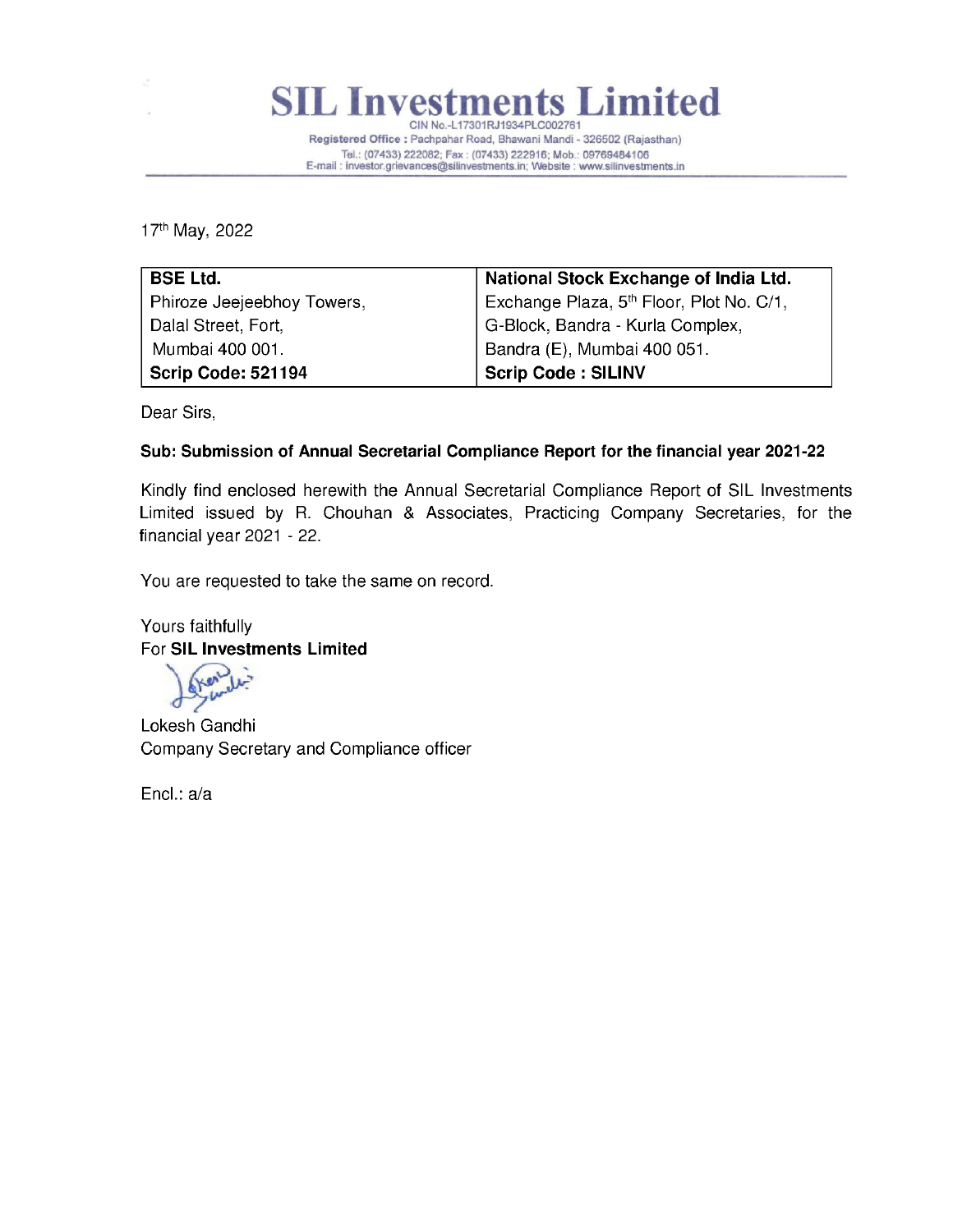## RAJENDRA CHOUHAN RAJENDRA CHOUHAN **R.CHOUHAN & ASSOCIATES**

B.COM., F.C.S. Practicing Company Secretaries

Off: 47, Guru Nanakpura, Raja Park, JAIPUR-302004 Ph.: 0141-2624708, 9314880072 E-Mail: cschouhanr\_007 @rediffmail.com RAJENDRA CHOUHAN<br>B.COM. , F.C.S.<br>Off: 47, Guru Nanakpura,<br>Raja Park, JAIPUR-302004<br>Ph.: 0141-2624708, 9314880072<br>E-Mail: cschouhanr\_007@rediffmail.com<br>cschouhanr007@gmail.com cschouhanr007@gmail.com

To,

The Board of Directors / Members, SIL Investments Limited CIN: L17301RJ1934PLC002761 Pachpahar Road, Bhawanimandi, Jhalawar, Rajasthan.

Secretarial Compliance Report of SIL INVESTMENTS LIMITED (CIN:  $L17301RJ1934PLC002761$  for the year ended on 31<sup>st</sup> March, 2022

1 CS Rajendra Chouhan, Company Secretary in Practice have examined:

- (a) all the documents and records made available to us and explanation provided by SIL INVESTMENTS LIMITED ("the listed entity"),
- (b) the filings/ submissions made by the listed entity to the stock exchanges,
- $(c)$ website of the listed entity,
- (d) any other document/ filing, as may be relevant, which has been relied upon to make this certification,

for the year ended on  $31^{st}$  March, 2022 ("Review Period") in respect of compliance with the provisions of :

- (a) the Securities and Exchange Board of India Act, 1992 ("SEBI Act") and the Regulations, circulars, guidelines issued thereunder; and
- (b) the Securities Contracts (Regulation) Act, 1956 ("SCRA"), rules made thereunder and the Regulations, circulars, guidelines issued thereunder by the Securities and Exchange Board of India ("SEBI");

The specific Regulations, whose provisions and the circulars/ guidelines issued thereunder, have been examined, include:-

- (a) Securities and Exchange Board of India (Listing Obligations and Disclosure Requirements) Regulations, 2015;
- (b) Securities and Exchange Board of India (Issue of Capital and Disclosure Requirements) Regulations, 2018; (Not Applicable)
- (c) Securities and Exchange Board of India (Substantial Acquisition of Shares and Takeovers) Regulations, 2011;



 $\dots$ 02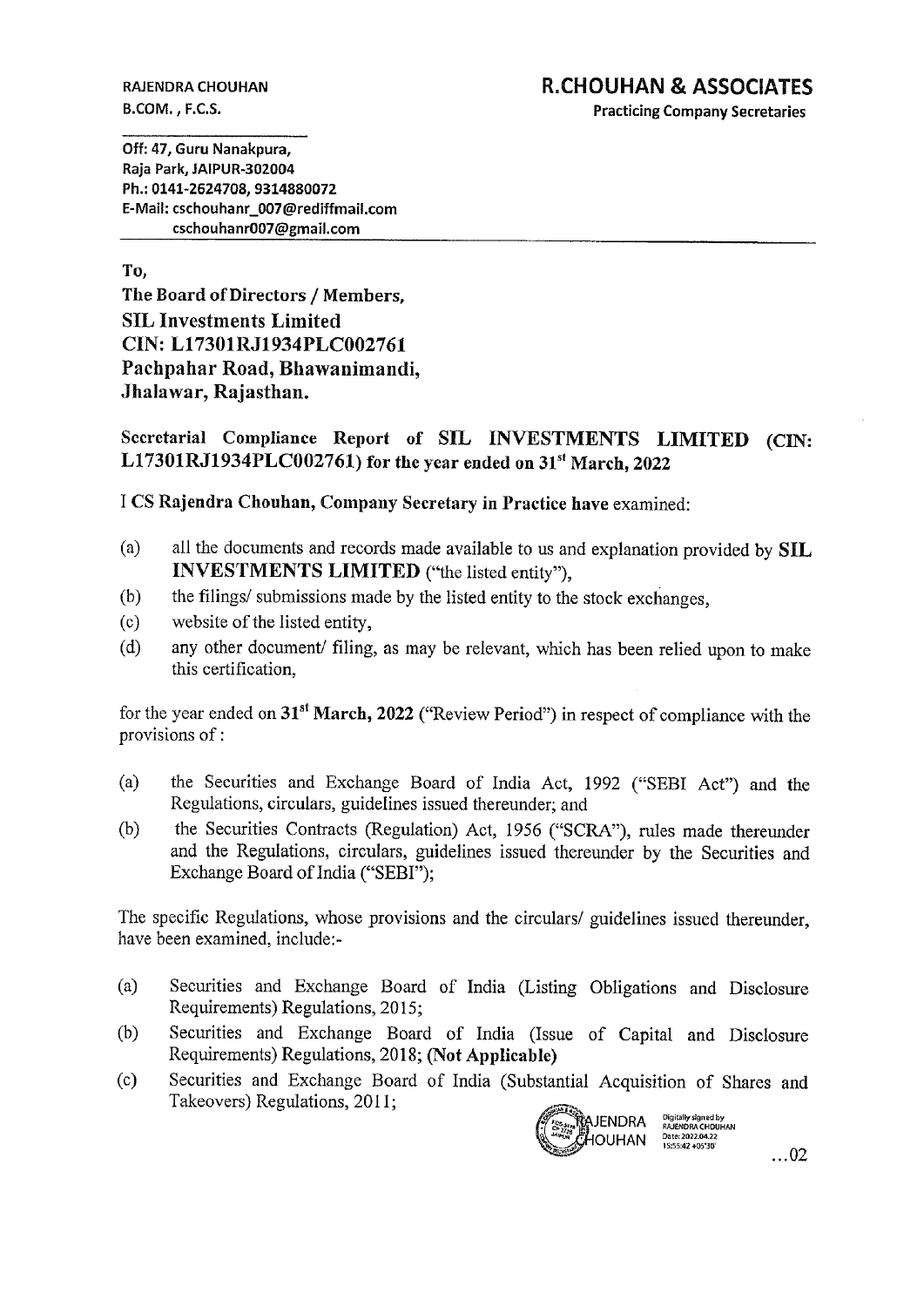**RAJENDRA CHOUHAN** B.COM., F.C.S.

**Practicing Company Secretaries** 

Off: 47. Guru Nanakpura. Raia Park. JAIPUR-302004 Ph.: 0141-2624708. 9314880072 E-Mail: cschouhanr 007@rediffmail.com cschouhanr007@gmail.com

 $.02...$ 

- $(d)$ Securities and Exchange Board of India (Buyback of Securities) Regulations, 2018: (Not Applicable)
- Securities and Exchange Board of India (Share Based Employee Benefits)  $(e)$ Regulations, 2014; (Not Applicable)
- Securities and Exchange Board of India (Issue and Listing of Debt Securities)  $(f)$ Regulations, 2008; (Not Applicable)
- Securities and Exchange Board of India(Issue and Listing of Non-Convertible and  $(g)$ Redeemable Preference Shares) Regulations, 2013; (Not Applicable)
- Securities and Exchange Board of India (Prohibition of Insider Trading) Regulations,  $(h)$ 2015;

and circulars/ guidelines issued thereunder:

and based on the above examination, I hereby report that, during the Review Period:

 $(a)$ The listed entity has complied with the provisions of the above Regulations and circulars / guidelines issued thereunder, except in respect of matters specified below:-

| Sr. No | <b>Compliance Requirement</b><br>(Regulations/circulars/<br>guidelines including<br>specific clause) | <b>Deviations</b> | <b>Observations/Remarks</b><br>of the Practicing<br><b>Company Secretary</b> |
|--------|------------------------------------------------------------------------------------------------------|-------------------|------------------------------------------------------------------------------|
|        | NH.                                                                                                  | $\bf NIL$         | $\rm NII$                                                                    |

The listed entity has maintained proper records under the provisions of the above  $(b)$ Regulations and circulars / guidelines issued thereunder insofar as it appears from my examination of those records.

JENDRA Digitally signed b<br>|OUHAN Date: 2022.04.22<br>|OUHAN Date: 2022.04.22

 $.03$